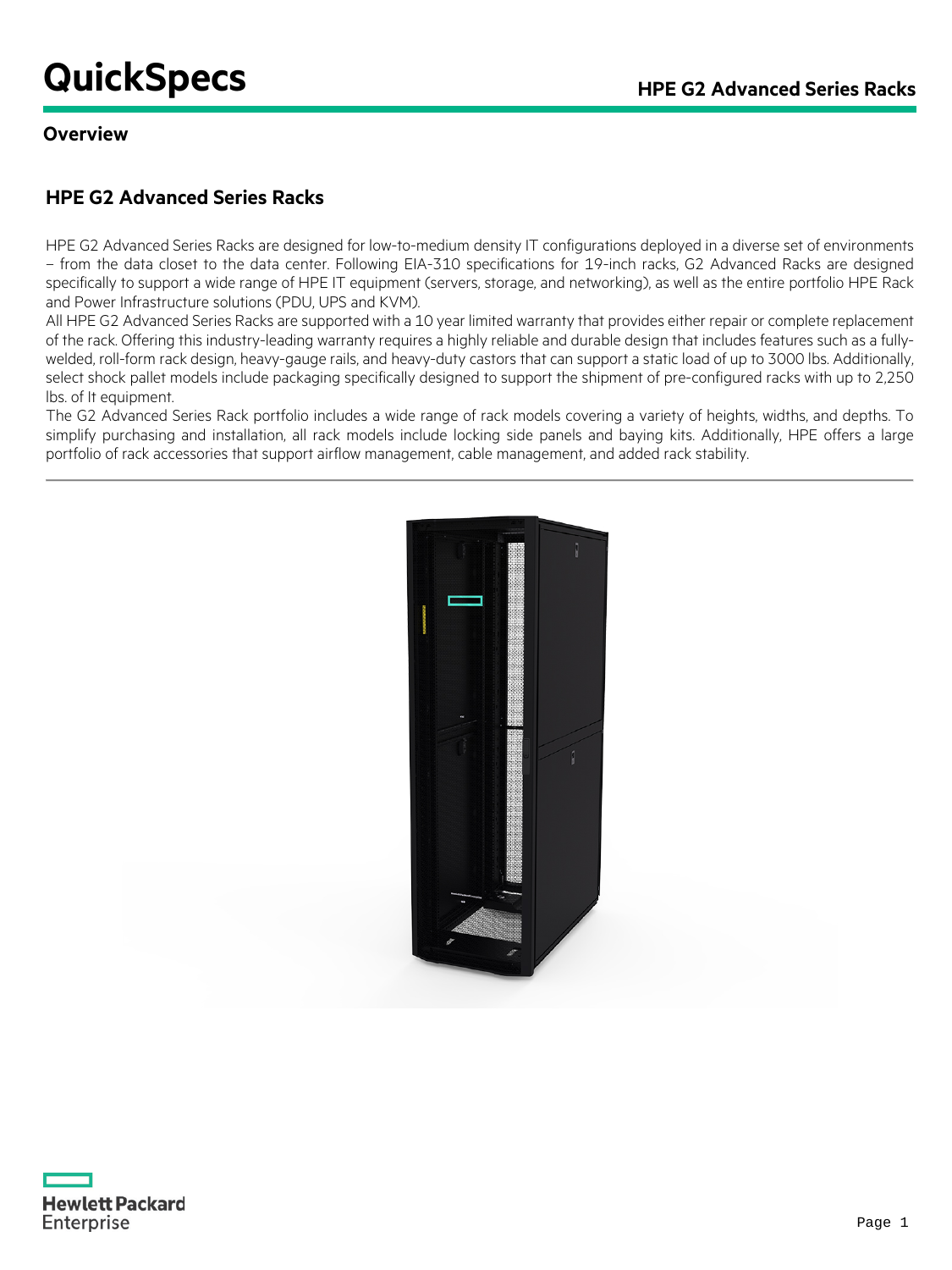# **Overview**



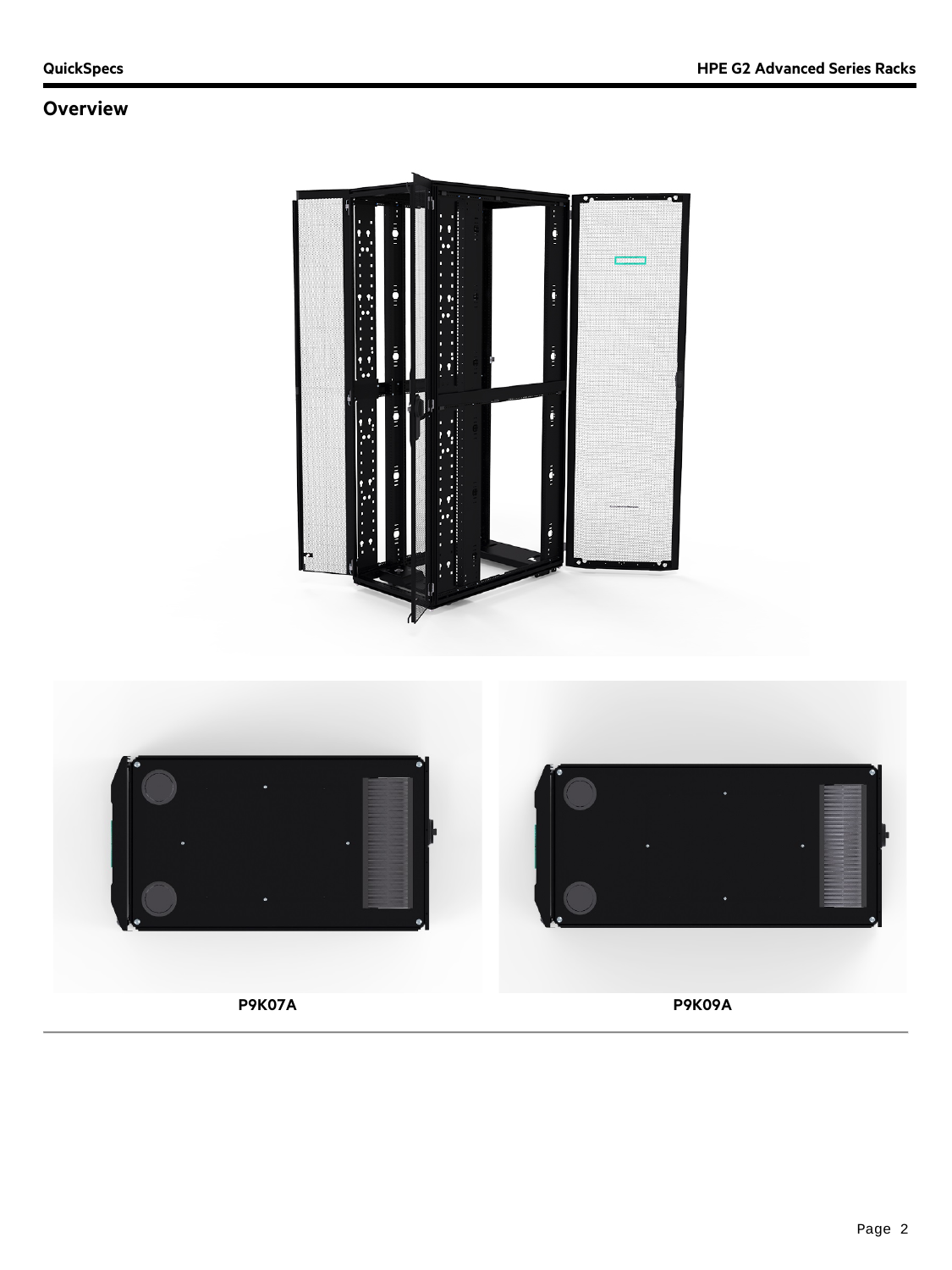## **Rack Models**

### **HPE G2 Advanced Series Rack Models**

Review the following details to better understand the different rack models that are offered in the HPE G2 Advanced Series rack portfolio.

### **Pallet Rack**

Standard pallet and packaging for racks that will be configured on-site.

### **Shock Pallet**

Pallet and packaging designed to support racks that will be shipped directly to the data center fully configured.

- Can support up to 2,250 lbs. of IT equipment during shipment
- Packaging includes integrated ramp to simplify rack deployment
- Must be selected when requesting HPE Factory Express Services

### **Network Racks**

Designed to support dense Networking equipment configurations, or the integration of Networking, Server, and Storage equipment into a single industry standard 19" rack.

- Front and rear vertical EIA rails are moved back 75mm to facilitate front to rear cabling
- Include additional bristle covered cable access slots in the front and top of the rack to prevent the mixing of hot and cold air and to allow pass-through for large cable connectors and bundles

### **HPE G2 Advanced Series Racks**

### **600mm Wide G2 Advanced Series Rack Models**

| HPE 22U 600mmx1075mm G2 Kitted Advanced Pallet Rack with Side Panels and Baying | P9K03A        |
|---------------------------------------------------------------------------------|---------------|
| HPE 22U 600mmx1075mm G2 Kitted Advanced Shock Rack with Side Panels and Baying  | P9K04A        |
| HPE 42U 600mmx1075mm G2 Kitted Advanced Pallet Rack with Side Panels and Baying | P9K07A        |
| HPE 42U 600mmx1075mm G2 Kitted Advanced Shock Rack with Side Panels and Baying  | P9K08A        |
| <b>Additional HPE G2 Advanced Series Rack models</b>                            |               |
| <b>600mm Wide G2 Advanced Series Rack Models</b>                                |               |
| HPE 36U 600mmx1075mm G2 Kitted Advanced Pallet Rack with Side Panels and Baying | P9K05A        |
| HPE 36U 600mmx1075mm G2 Kitted Advanced Shock Rack with Side Panels and Baying  | <b>P9K06A</b> |
| HPE 42U 600mmx1200mm G2 Kitted Advanced Pallet Rack with Side Panels and Baying | P9K09A        |
| HPE 42U 600mmx1200mm G2 Kitted Advanced Shock Rack with Side Panels and Baying  | <b>P9K10A</b> |
| HPE 48U 600mmx1075mm G2 Kitted Advanced Pallet Rack with Side Panels and Baying | <b>P9K19A</b> |
| 800mm Wide G2 Advanced Series Rack Models                                       |               |
| HPE 42U 800mmx1075mm G2 Kitted Advanced Pallet Rack with Side Panels and Baying | <b>P9K11A</b> |
| HPE 42U 800mmx1200mm G2 Kitted Advanced Pallet Rack with Side Panels and Baying | <b>P9K15A</b> |
| <b>G2 Advanced Series Network Rack Models</b>                                   |               |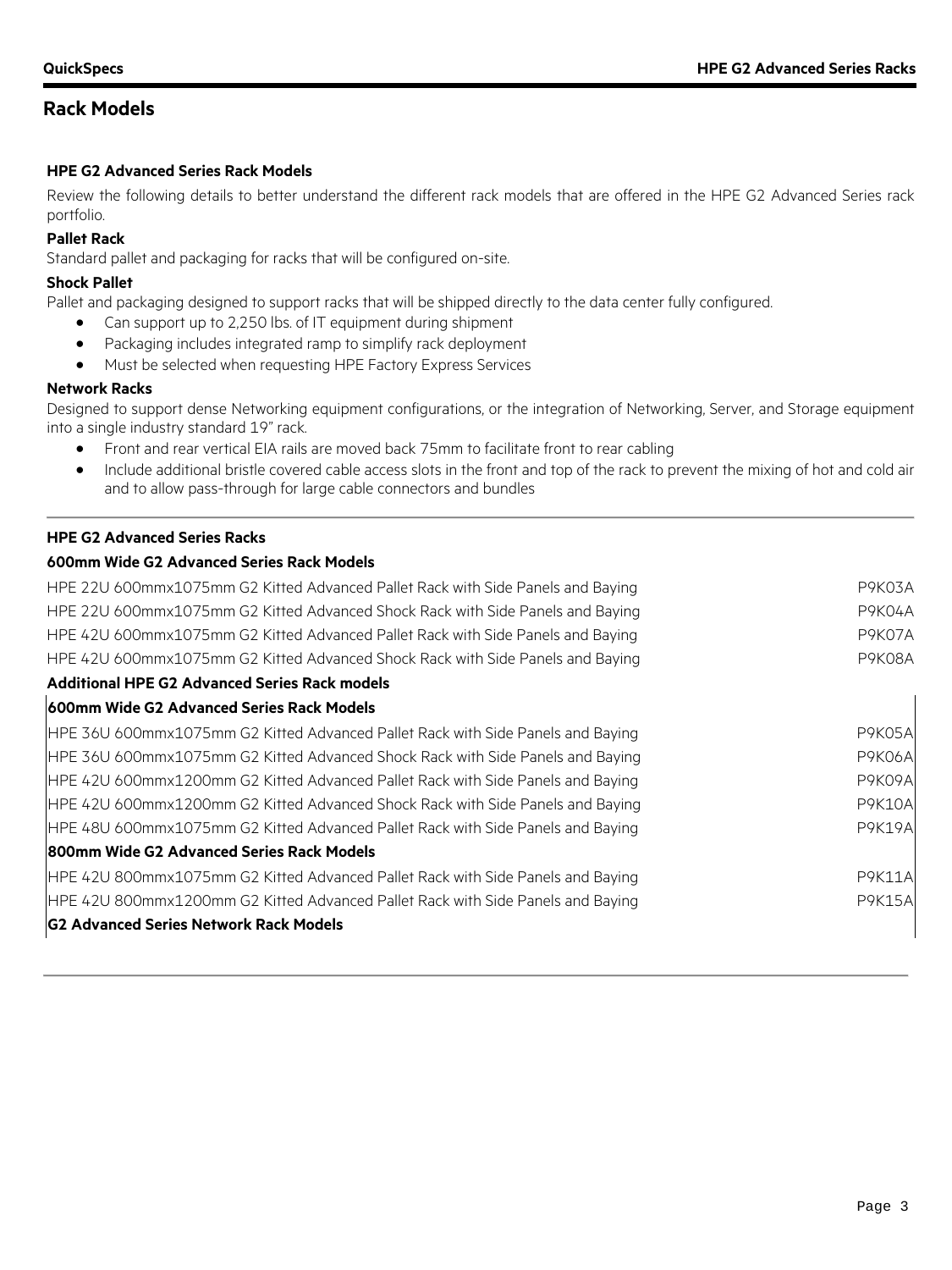# **Standard Features**

| 600mm Wide G2 Advanced Series Rack Models<br><b>Model</b><br>Rack<br><b>Dynamic Load</b><br><b>Rack</b><br><b>Shipping</b><br><b>Static</b><br><b>Dynamic</b><br>Weight<br><b>Height</b><br>Weight<br>Load<br>(Rolling)<br>Load<br>(without<br>(with packaging)<br>(without<br>(without<br>(Shipping)<br>packaging)<br>packaging)<br>packaging)<br><b>22U</b><br>173.06 lb<br>202.83 lb<br>3,000 lb<br>2500 lb<br>P9K03A<br>(78.50 kg)<br>(92.00 kg)<br>$(1,360.78$ kg)<br>(1133.98 kg)<br><b>22U</b><br>376.99 lb<br>2500 lb<br>2250 lb<br>P9K04A<br>173.06 lb<br>3,000 lb<br>(78.50 kg)<br>$(1,360.78 \text{ kg})$<br>$(1133.98 \text{ kg})$<br>$(1020.56 \text{ kg})$<br>(171.00 kg)<br>42U<br>P9K07A<br>281.09 lb<br>310.85 lb<br>3,000 lb<br>2500 lb<br>(141.00 kg)<br>(127.50 kg)<br>$(1,360.78$ kg)<br>(1133.98 kg)<br>42U<br>281.09 lb<br>2250 lb<br>P9K08A<br>485.02 lb<br>3,000 lb<br>2500 lb<br>(1133.98 kg)<br>$(1020.56 \text{ kg})$<br>(127.50 kg)<br>(220.00 kg)<br>$(1,360.78$ kg)<br>36U<br>P9K05A<br>255.74 lb<br>285.50 lb<br>3,000 lb<br>2500 lb<br>(116.00 kg)<br>(129.50 kg)<br>$(1,360.78$ kg)<br>(1133.98 kg)<br>36U<br>255.74 lb<br>2500 lb<br>2250 lb<br><b>P9K06A</b><br>459.66 lb<br>3,000 lb<br>(1133.98 kg)<br>(116.00 kg)<br>(208.50 kg)<br>$(1,360.78$ kg)<br>$(1020.56 \text{ kg})$<br>42U<br>P9K09A<br>310.85 lb<br>342.802 lb<br>3,000 lb<br>2500 lb<br>(141.00 kg)<br>(155.50 kg)<br>$(1,360.78$ kg)<br>$(1133.98 \text{ kg})$<br>42U<br>2250 lb<br><b>P9K10A</b><br>310.85 lb<br>531.31 lb<br>3,000 lb<br>2500 lb<br>$(1,360.78$ kg)<br>(1133.98 kg)<br>(141.00 kg)<br>(241.00 kg)<br>$(1020.56 \text{ kg})$<br>48U<br>2500 lb<br><b>P9K19A</b><br>141.50 lb<br>341.72 lb<br>3,000 lb<br>(311.95 kg)<br>(155.00 kg)<br>$(1,360.78$ kg)<br>(1133.98 kg)<br><b>HPE G2 Advanced Series Racks</b><br>800mm Wide G2 Advanced Series Rack Models<br>Rack<br><b>Model</b><br><b>Rack</b><br><b>Shipping</b><br><b>Static</b><br><b>Dynamic Load</b><br><b>Dynamic</b><br>Weight<br>Weight<br>Load<br><b>Height</b><br>Load<br>(Rolling)<br>(without<br>(without<br>(without<br>(with packaging)<br>(Shipping)<br>packaging)<br>packaging)<br>packaging)<br>42U<br>376.11 lb<br>2500 lb<br><b>P9K11A</b><br>346.35 lb<br>3,000 lb<br>(157.10 kg)<br>(170.60 kg)<br>$(1,360.78$ kg)<br>(1133.98 kg)<br>550.27 lb<br>2500 lb<br>2250 lb<br>42U<br>346.35 lb<br>3,000 lb<br><b>P9K12A</b><br>(157.10 kg)<br>(1133.98 kg)<br>(249.60 kg)<br>$(1,360.78$ kg)<br>(1020.56 kg)<br><b>P9K15A</b><br>42U<br>362.66 lb<br>394.63 lb<br>3,000 lb<br>2500 lb<br>(164.50 kg)<br>$(1,360.78$ kg)<br>(1133.98 kg)<br>(179.00 kg)<br>2500 lb<br>2250 lb<br>42U<br>362.66 lb<br>583.12 lb<br>3,000 lb<br><b>P9K16A</b><br>(164.50 kg)<br>(264.50 kg)<br>$(1,360.78$ kg)<br>(1133.98 kg)<br>(1020.56 kg)<br>48U<br>363.76 lb<br>2500 lb<br>2250 lb<br><b>P9K21A</b><br>393.53 lb<br>3,000 lb<br>(165.00 kg)<br>$(1020.56 \text{ kg})$<br>(178.50 kg)<br>$(1,360.78$ kg)<br>$(1133.98 \text{ kg})$<br><b>HPE G2 Advanced Series Racks</b><br><b>G2 Advanced Series Network Rack Models</b><br>Rack<br>Rack<br><b>Dynamic</b><br>Model<br><b>Shipping</b><br><b>Static</b><br><b>Dynamic Load</b><br><b>Height</b><br>Weight<br>Weight<br>Load<br>(Rolling)<br>Load<br>(without<br>(with packaging)<br>(without<br>(without<br>(Shipping)<br>packaging)<br>packaging)<br>packaging)<br>376.11 lb<br>42U<br>346.35 lb<br>3,000 lb<br>2500 lb<br><b>P9K17A</b><br>(157.10 kg)<br>(170.60 kg)<br>$(1,360.78$ kg)<br>(1133.98 kg)<br>42U<br>362.66 lb<br>583.12 lb<br>3,000 lb<br>2500 lb<br>2250 lb<br><b>P9K18A</b><br>(1020.56 kg)<br>(164.50 kg)<br>(264.50 kg)<br>$(1,360.78$ kg)<br>(1133.98 kg) |  |  |  | <b>HPE G2 Advanced Series Racks</b> |  |  |
|-------------------------------------------------------------------------------------------------------------------------------------------------------------------------------------------------------------------------------------------------------------------------------------------------------------------------------------------------------------------------------------------------------------------------------------------------------------------------------------------------------------------------------------------------------------------------------------------------------------------------------------------------------------------------------------------------------------------------------------------------------------------------------------------------------------------------------------------------------------------------------------------------------------------------------------------------------------------------------------------------------------------------------------------------------------------------------------------------------------------------------------------------------------------------------------------------------------------------------------------------------------------------------------------------------------------------------------------------------------------------------------------------------------------------------------------------------------------------------------------------------------------------------------------------------------------------------------------------------------------------------------------------------------------------------------------------------------------------------------------------------------------------------------------------------------------------------------------------------------------------------------------------------------------------------------------------------------------------------------------------------------------------------------------------------------------------------------------------------------------------------------------------------------------------------------------------------------------------------------------------------------------------------------------------------------------------------------------------------------------------------------------------------------------------------------------------------------------------------------------------------------------------------------------------------------------------------------------------------------------------------------------------------------------------------------------------------------------------------------------------------------------------------------------------------------------------------------------------------------------------------------------------------------------------------------------------------------------------------------------------------------------------------------------------------------------------------------------------------------------------------------------------------------------------------------------------------------------------------------------------------------------------------------------------------------------------------------------------------------------------------------------------------------------------------------------------------------------------------------------------------------------------------------------------------------------------------------------------------------------------------------------------------------------------------------------------------------|--|--|--|-------------------------------------|--|--|
|                                                                                                                                                                                                                                                                                                                                                                                                                                                                                                                                                                                                                                                                                                                                                                                                                                                                                                                                                                                                                                                                                                                                                                                                                                                                                                                                                                                                                                                                                                                                                                                                                                                                                                                                                                                                                                                                                                                                                                                                                                                                                                                                                                                                                                                                                                                                                                                                                                                                                                                                                                                                                                                                                                                                                                                                                                                                                                                                                                                                                                                                                                                                                                                                                                                                                                                                                                                                                                                                                                                                                                                                                                                                                                             |  |  |  |                                     |  |  |
|                                                                                                                                                                                                                                                                                                                                                                                                                                                                                                                                                                                                                                                                                                                                                                                                                                                                                                                                                                                                                                                                                                                                                                                                                                                                                                                                                                                                                                                                                                                                                                                                                                                                                                                                                                                                                                                                                                                                                                                                                                                                                                                                                                                                                                                                                                                                                                                                                                                                                                                                                                                                                                                                                                                                                                                                                                                                                                                                                                                                                                                                                                                                                                                                                                                                                                                                                                                                                                                                                                                                                                                                                                                                                                             |  |  |  |                                     |  |  |
|                                                                                                                                                                                                                                                                                                                                                                                                                                                                                                                                                                                                                                                                                                                                                                                                                                                                                                                                                                                                                                                                                                                                                                                                                                                                                                                                                                                                                                                                                                                                                                                                                                                                                                                                                                                                                                                                                                                                                                                                                                                                                                                                                                                                                                                                                                                                                                                                                                                                                                                                                                                                                                                                                                                                                                                                                                                                                                                                                                                                                                                                                                                                                                                                                                                                                                                                                                                                                                                                                                                                                                                                                                                                                                             |  |  |  |                                     |  |  |
|                                                                                                                                                                                                                                                                                                                                                                                                                                                                                                                                                                                                                                                                                                                                                                                                                                                                                                                                                                                                                                                                                                                                                                                                                                                                                                                                                                                                                                                                                                                                                                                                                                                                                                                                                                                                                                                                                                                                                                                                                                                                                                                                                                                                                                                                                                                                                                                                                                                                                                                                                                                                                                                                                                                                                                                                                                                                                                                                                                                                                                                                                                                                                                                                                                                                                                                                                                                                                                                                                                                                                                                                                                                                                                             |  |  |  |                                     |  |  |
|                                                                                                                                                                                                                                                                                                                                                                                                                                                                                                                                                                                                                                                                                                                                                                                                                                                                                                                                                                                                                                                                                                                                                                                                                                                                                                                                                                                                                                                                                                                                                                                                                                                                                                                                                                                                                                                                                                                                                                                                                                                                                                                                                                                                                                                                                                                                                                                                                                                                                                                                                                                                                                                                                                                                                                                                                                                                                                                                                                                                                                                                                                                                                                                                                                                                                                                                                                                                                                                                                                                                                                                                                                                                                                             |  |  |  |                                     |  |  |
|                                                                                                                                                                                                                                                                                                                                                                                                                                                                                                                                                                                                                                                                                                                                                                                                                                                                                                                                                                                                                                                                                                                                                                                                                                                                                                                                                                                                                                                                                                                                                                                                                                                                                                                                                                                                                                                                                                                                                                                                                                                                                                                                                                                                                                                                                                                                                                                                                                                                                                                                                                                                                                                                                                                                                                                                                                                                                                                                                                                                                                                                                                                                                                                                                                                                                                                                                                                                                                                                                                                                                                                                                                                                                                             |  |  |  |                                     |  |  |
|                                                                                                                                                                                                                                                                                                                                                                                                                                                                                                                                                                                                                                                                                                                                                                                                                                                                                                                                                                                                                                                                                                                                                                                                                                                                                                                                                                                                                                                                                                                                                                                                                                                                                                                                                                                                                                                                                                                                                                                                                                                                                                                                                                                                                                                                                                                                                                                                                                                                                                                                                                                                                                                                                                                                                                                                                                                                                                                                                                                                                                                                                                                                                                                                                                                                                                                                                                                                                                                                                                                                                                                                                                                                                                             |  |  |  |                                     |  |  |
|                                                                                                                                                                                                                                                                                                                                                                                                                                                                                                                                                                                                                                                                                                                                                                                                                                                                                                                                                                                                                                                                                                                                                                                                                                                                                                                                                                                                                                                                                                                                                                                                                                                                                                                                                                                                                                                                                                                                                                                                                                                                                                                                                                                                                                                                                                                                                                                                                                                                                                                                                                                                                                                                                                                                                                                                                                                                                                                                                                                                                                                                                                                                                                                                                                                                                                                                                                                                                                                                                                                                                                                                                                                                                                             |  |  |  |                                     |  |  |
|                                                                                                                                                                                                                                                                                                                                                                                                                                                                                                                                                                                                                                                                                                                                                                                                                                                                                                                                                                                                                                                                                                                                                                                                                                                                                                                                                                                                                                                                                                                                                                                                                                                                                                                                                                                                                                                                                                                                                                                                                                                                                                                                                                                                                                                                                                                                                                                                                                                                                                                                                                                                                                                                                                                                                                                                                                                                                                                                                                                                                                                                                                                                                                                                                                                                                                                                                                                                                                                                                                                                                                                                                                                                                                             |  |  |  |                                     |  |  |
|                                                                                                                                                                                                                                                                                                                                                                                                                                                                                                                                                                                                                                                                                                                                                                                                                                                                                                                                                                                                                                                                                                                                                                                                                                                                                                                                                                                                                                                                                                                                                                                                                                                                                                                                                                                                                                                                                                                                                                                                                                                                                                                                                                                                                                                                                                                                                                                                                                                                                                                                                                                                                                                                                                                                                                                                                                                                                                                                                                                                                                                                                                                                                                                                                                                                                                                                                                                                                                                                                                                                                                                                                                                                                                             |  |  |  |                                     |  |  |
|                                                                                                                                                                                                                                                                                                                                                                                                                                                                                                                                                                                                                                                                                                                                                                                                                                                                                                                                                                                                                                                                                                                                                                                                                                                                                                                                                                                                                                                                                                                                                                                                                                                                                                                                                                                                                                                                                                                                                                                                                                                                                                                                                                                                                                                                                                                                                                                                                                                                                                                                                                                                                                                                                                                                                                                                                                                                                                                                                                                                                                                                                                                                                                                                                                                                                                                                                                                                                                                                                                                                                                                                                                                                                                             |  |  |  |                                     |  |  |
|                                                                                                                                                                                                                                                                                                                                                                                                                                                                                                                                                                                                                                                                                                                                                                                                                                                                                                                                                                                                                                                                                                                                                                                                                                                                                                                                                                                                                                                                                                                                                                                                                                                                                                                                                                                                                                                                                                                                                                                                                                                                                                                                                                                                                                                                                                                                                                                                                                                                                                                                                                                                                                                                                                                                                                                                                                                                                                                                                                                                                                                                                                                                                                                                                                                                                                                                                                                                                                                                                                                                                                                                                                                                                                             |  |  |  |                                     |  |  |
|                                                                                                                                                                                                                                                                                                                                                                                                                                                                                                                                                                                                                                                                                                                                                                                                                                                                                                                                                                                                                                                                                                                                                                                                                                                                                                                                                                                                                                                                                                                                                                                                                                                                                                                                                                                                                                                                                                                                                                                                                                                                                                                                                                                                                                                                                                                                                                                                                                                                                                                                                                                                                                                                                                                                                                                                                                                                                                                                                                                                                                                                                                                                                                                                                                                                                                                                                                                                                                                                                                                                                                                                                                                                                                             |  |  |  |                                     |  |  |
|                                                                                                                                                                                                                                                                                                                                                                                                                                                                                                                                                                                                                                                                                                                                                                                                                                                                                                                                                                                                                                                                                                                                                                                                                                                                                                                                                                                                                                                                                                                                                                                                                                                                                                                                                                                                                                                                                                                                                                                                                                                                                                                                                                                                                                                                                                                                                                                                                                                                                                                                                                                                                                                                                                                                                                                                                                                                                                                                                                                                                                                                                                                                                                                                                                                                                                                                                                                                                                                                                                                                                                                                                                                                                                             |  |  |  |                                     |  |  |
|                                                                                                                                                                                                                                                                                                                                                                                                                                                                                                                                                                                                                                                                                                                                                                                                                                                                                                                                                                                                                                                                                                                                                                                                                                                                                                                                                                                                                                                                                                                                                                                                                                                                                                                                                                                                                                                                                                                                                                                                                                                                                                                                                                                                                                                                                                                                                                                                                                                                                                                                                                                                                                                                                                                                                                                                                                                                                                                                                                                                                                                                                                                                                                                                                                                                                                                                                                                                                                                                                                                                                                                                                                                                                                             |  |  |  |                                     |  |  |
|                                                                                                                                                                                                                                                                                                                                                                                                                                                                                                                                                                                                                                                                                                                                                                                                                                                                                                                                                                                                                                                                                                                                                                                                                                                                                                                                                                                                                                                                                                                                                                                                                                                                                                                                                                                                                                                                                                                                                                                                                                                                                                                                                                                                                                                                                                                                                                                                                                                                                                                                                                                                                                                                                                                                                                                                                                                                                                                                                                                                                                                                                                                                                                                                                                                                                                                                                                                                                                                                                                                                                                                                                                                                                                             |  |  |  |                                     |  |  |
|                                                                                                                                                                                                                                                                                                                                                                                                                                                                                                                                                                                                                                                                                                                                                                                                                                                                                                                                                                                                                                                                                                                                                                                                                                                                                                                                                                                                                                                                                                                                                                                                                                                                                                                                                                                                                                                                                                                                                                                                                                                                                                                                                                                                                                                                                                                                                                                                                                                                                                                                                                                                                                                                                                                                                                                                                                                                                                                                                                                                                                                                                                                                                                                                                                                                                                                                                                                                                                                                                                                                                                                                                                                                                                             |  |  |  |                                     |  |  |
|                                                                                                                                                                                                                                                                                                                                                                                                                                                                                                                                                                                                                                                                                                                                                                                                                                                                                                                                                                                                                                                                                                                                                                                                                                                                                                                                                                                                                                                                                                                                                                                                                                                                                                                                                                                                                                                                                                                                                                                                                                                                                                                                                                                                                                                                                                                                                                                                                                                                                                                                                                                                                                                                                                                                                                                                                                                                                                                                                                                                                                                                                                                                                                                                                                                                                                                                                                                                                                                                                                                                                                                                                                                                                                             |  |  |  |                                     |  |  |
|                                                                                                                                                                                                                                                                                                                                                                                                                                                                                                                                                                                                                                                                                                                                                                                                                                                                                                                                                                                                                                                                                                                                                                                                                                                                                                                                                                                                                                                                                                                                                                                                                                                                                                                                                                                                                                                                                                                                                                                                                                                                                                                                                                                                                                                                                                                                                                                                                                                                                                                                                                                                                                                                                                                                                                                                                                                                                                                                                                                                                                                                                                                                                                                                                                                                                                                                                                                                                                                                                                                                                                                                                                                                                                             |  |  |  |                                     |  |  |
|                                                                                                                                                                                                                                                                                                                                                                                                                                                                                                                                                                                                                                                                                                                                                                                                                                                                                                                                                                                                                                                                                                                                                                                                                                                                                                                                                                                                                                                                                                                                                                                                                                                                                                                                                                                                                                                                                                                                                                                                                                                                                                                                                                                                                                                                                                                                                                                                                                                                                                                                                                                                                                                                                                                                                                                                                                                                                                                                                                                                                                                                                                                                                                                                                                                                                                                                                                                                                                                                                                                                                                                                                                                                                                             |  |  |  |                                     |  |  |
|                                                                                                                                                                                                                                                                                                                                                                                                                                                                                                                                                                                                                                                                                                                                                                                                                                                                                                                                                                                                                                                                                                                                                                                                                                                                                                                                                                                                                                                                                                                                                                                                                                                                                                                                                                                                                                                                                                                                                                                                                                                                                                                                                                                                                                                                                                                                                                                                                                                                                                                                                                                                                                                                                                                                                                                                                                                                                                                                                                                                                                                                                                                                                                                                                                                                                                                                                                                                                                                                                                                                                                                                                                                                                                             |  |  |  |                                     |  |  |
|                                                                                                                                                                                                                                                                                                                                                                                                                                                                                                                                                                                                                                                                                                                                                                                                                                                                                                                                                                                                                                                                                                                                                                                                                                                                                                                                                                                                                                                                                                                                                                                                                                                                                                                                                                                                                                                                                                                                                                                                                                                                                                                                                                                                                                                                                                                                                                                                                                                                                                                                                                                                                                                                                                                                                                                                                                                                                                                                                                                                                                                                                                                                                                                                                                                                                                                                                                                                                                                                                                                                                                                                                                                                                                             |  |  |  |                                     |  |  |
|                                                                                                                                                                                                                                                                                                                                                                                                                                                                                                                                                                                                                                                                                                                                                                                                                                                                                                                                                                                                                                                                                                                                                                                                                                                                                                                                                                                                                                                                                                                                                                                                                                                                                                                                                                                                                                                                                                                                                                                                                                                                                                                                                                                                                                                                                                                                                                                                                                                                                                                                                                                                                                                                                                                                                                                                                                                                                                                                                                                                                                                                                                                                                                                                                                                                                                                                                                                                                                                                                                                                                                                                                                                                                                             |  |  |  |                                     |  |  |
|                                                                                                                                                                                                                                                                                                                                                                                                                                                                                                                                                                                                                                                                                                                                                                                                                                                                                                                                                                                                                                                                                                                                                                                                                                                                                                                                                                                                                                                                                                                                                                                                                                                                                                                                                                                                                                                                                                                                                                                                                                                                                                                                                                                                                                                                                                                                                                                                                                                                                                                                                                                                                                                                                                                                                                                                                                                                                                                                                                                                                                                                                                                                                                                                                                                                                                                                                                                                                                                                                                                                                                                                                                                                                                             |  |  |  |                                     |  |  |
|                                                                                                                                                                                                                                                                                                                                                                                                                                                                                                                                                                                                                                                                                                                                                                                                                                                                                                                                                                                                                                                                                                                                                                                                                                                                                                                                                                                                                                                                                                                                                                                                                                                                                                                                                                                                                                                                                                                                                                                                                                                                                                                                                                                                                                                                                                                                                                                                                                                                                                                                                                                                                                                                                                                                                                                                                                                                                                                                                                                                                                                                                                                                                                                                                                                                                                                                                                                                                                                                                                                                                                                                                                                                                                             |  |  |  |                                     |  |  |
|                                                                                                                                                                                                                                                                                                                                                                                                                                                                                                                                                                                                                                                                                                                                                                                                                                                                                                                                                                                                                                                                                                                                                                                                                                                                                                                                                                                                                                                                                                                                                                                                                                                                                                                                                                                                                                                                                                                                                                                                                                                                                                                                                                                                                                                                                                                                                                                                                                                                                                                                                                                                                                                                                                                                                                                                                                                                                                                                                                                                                                                                                                                                                                                                                                                                                                                                                                                                                                                                                                                                                                                                                                                                                                             |  |  |  |                                     |  |  |
|                                                                                                                                                                                                                                                                                                                                                                                                                                                                                                                                                                                                                                                                                                                                                                                                                                                                                                                                                                                                                                                                                                                                                                                                                                                                                                                                                                                                                                                                                                                                                                                                                                                                                                                                                                                                                                                                                                                                                                                                                                                                                                                                                                                                                                                                                                                                                                                                                                                                                                                                                                                                                                                                                                                                                                                                                                                                                                                                                                                                                                                                                                                                                                                                                                                                                                                                                                                                                                                                                                                                                                                                                                                                                                             |  |  |  |                                     |  |  |
|                                                                                                                                                                                                                                                                                                                                                                                                                                                                                                                                                                                                                                                                                                                                                                                                                                                                                                                                                                                                                                                                                                                                                                                                                                                                                                                                                                                                                                                                                                                                                                                                                                                                                                                                                                                                                                                                                                                                                                                                                                                                                                                                                                                                                                                                                                                                                                                                                                                                                                                                                                                                                                                                                                                                                                                                                                                                                                                                                                                                                                                                                                                                                                                                                                                                                                                                                                                                                                                                                                                                                                                                                                                                                                             |  |  |  |                                     |  |  |
|                                                                                                                                                                                                                                                                                                                                                                                                                                                                                                                                                                                                                                                                                                                                                                                                                                                                                                                                                                                                                                                                                                                                                                                                                                                                                                                                                                                                                                                                                                                                                                                                                                                                                                                                                                                                                                                                                                                                                                                                                                                                                                                                                                                                                                                                                                                                                                                                                                                                                                                                                                                                                                                                                                                                                                                                                                                                                                                                                                                                                                                                                                                                                                                                                                                                                                                                                                                                                                                                                                                                                                                                                                                                                                             |  |  |  |                                     |  |  |
|                                                                                                                                                                                                                                                                                                                                                                                                                                                                                                                                                                                                                                                                                                                                                                                                                                                                                                                                                                                                                                                                                                                                                                                                                                                                                                                                                                                                                                                                                                                                                                                                                                                                                                                                                                                                                                                                                                                                                                                                                                                                                                                                                                                                                                                                                                                                                                                                                                                                                                                                                                                                                                                                                                                                                                                                                                                                                                                                                                                                                                                                                                                                                                                                                                                                                                                                                                                                                                                                                                                                                                                                                                                                                                             |  |  |  |                                     |  |  |
|                                                                                                                                                                                                                                                                                                                                                                                                                                                                                                                                                                                                                                                                                                                                                                                                                                                                                                                                                                                                                                                                                                                                                                                                                                                                                                                                                                                                                                                                                                                                                                                                                                                                                                                                                                                                                                                                                                                                                                                                                                                                                                                                                                                                                                                                                                                                                                                                                                                                                                                                                                                                                                                                                                                                                                                                                                                                                                                                                                                                                                                                                                                                                                                                                                                                                                                                                                                                                                                                                                                                                                                                                                                                                                             |  |  |  |                                     |  |  |
|                                                                                                                                                                                                                                                                                                                                                                                                                                                                                                                                                                                                                                                                                                                                                                                                                                                                                                                                                                                                                                                                                                                                                                                                                                                                                                                                                                                                                                                                                                                                                                                                                                                                                                                                                                                                                                                                                                                                                                                                                                                                                                                                                                                                                                                                                                                                                                                                                                                                                                                                                                                                                                                                                                                                                                                                                                                                                                                                                                                                                                                                                                                                                                                                                                                                                                                                                                                                                                                                                                                                                                                                                                                                                                             |  |  |  |                                     |  |  |
|                                                                                                                                                                                                                                                                                                                                                                                                                                                                                                                                                                                                                                                                                                                                                                                                                                                                                                                                                                                                                                                                                                                                                                                                                                                                                                                                                                                                                                                                                                                                                                                                                                                                                                                                                                                                                                                                                                                                                                                                                                                                                                                                                                                                                                                                                                                                                                                                                                                                                                                                                                                                                                                                                                                                                                                                                                                                                                                                                                                                                                                                                                                                                                                                                                                                                                                                                                                                                                                                                                                                                                                                                                                                                                             |  |  |  |                                     |  |  |
|                                                                                                                                                                                                                                                                                                                                                                                                                                                                                                                                                                                                                                                                                                                                                                                                                                                                                                                                                                                                                                                                                                                                                                                                                                                                                                                                                                                                                                                                                                                                                                                                                                                                                                                                                                                                                                                                                                                                                                                                                                                                                                                                                                                                                                                                                                                                                                                                                                                                                                                                                                                                                                                                                                                                                                                                                                                                                                                                                                                                                                                                                                                                                                                                                                                                                                                                                                                                                                                                                                                                                                                                                                                                                                             |  |  |  |                                     |  |  |
|                                                                                                                                                                                                                                                                                                                                                                                                                                                                                                                                                                                                                                                                                                                                                                                                                                                                                                                                                                                                                                                                                                                                                                                                                                                                                                                                                                                                                                                                                                                                                                                                                                                                                                                                                                                                                                                                                                                                                                                                                                                                                                                                                                                                                                                                                                                                                                                                                                                                                                                                                                                                                                                                                                                                                                                                                                                                                                                                                                                                                                                                                                                                                                                                                                                                                                                                                                                                                                                                                                                                                                                                                                                                                                             |  |  |  |                                     |  |  |
|                                                                                                                                                                                                                                                                                                                                                                                                                                                                                                                                                                                                                                                                                                                                                                                                                                                                                                                                                                                                                                                                                                                                                                                                                                                                                                                                                                                                                                                                                                                                                                                                                                                                                                                                                                                                                                                                                                                                                                                                                                                                                                                                                                                                                                                                                                                                                                                                                                                                                                                                                                                                                                                                                                                                                                                                                                                                                                                                                                                                                                                                                                                                                                                                                                                                                                                                                                                                                                                                                                                                                                                                                                                                                                             |  |  |  |                                     |  |  |
|                                                                                                                                                                                                                                                                                                                                                                                                                                                                                                                                                                                                                                                                                                                                                                                                                                                                                                                                                                                                                                                                                                                                                                                                                                                                                                                                                                                                                                                                                                                                                                                                                                                                                                                                                                                                                                                                                                                                                                                                                                                                                                                                                                                                                                                                                                                                                                                                                                                                                                                                                                                                                                                                                                                                                                                                                                                                                                                                                                                                                                                                                                                                                                                                                                                                                                                                                                                                                                                                                                                                                                                                                                                                                                             |  |  |  |                                     |  |  |
|                                                                                                                                                                                                                                                                                                                                                                                                                                                                                                                                                                                                                                                                                                                                                                                                                                                                                                                                                                                                                                                                                                                                                                                                                                                                                                                                                                                                                                                                                                                                                                                                                                                                                                                                                                                                                                                                                                                                                                                                                                                                                                                                                                                                                                                                                                                                                                                                                                                                                                                                                                                                                                                                                                                                                                                                                                                                                                                                                                                                                                                                                                                                                                                                                                                                                                                                                                                                                                                                                                                                                                                                                                                                                                             |  |  |  |                                     |  |  |
|                                                                                                                                                                                                                                                                                                                                                                                                                                                                                                                                                                                                                                                                                                                                                                                                                                                                                                                                                                                                                                                                                                                                                                                                                                                                                                                                                                                                                                                                                                                                                                                                                                                                                                                                                                                                                                                                                                                                                                                                                                                                                                                                                                                                                                                                                                                                                                                                                                                                                                                                                                                                                                                                                                                                                                                                                                                                                                                                                                                                                                                                                                                                                                                                                                                                                                                                                                                                                                                                                                                                                                                                                                                                                                             |  |  |  |                                     |  |  |
|                                                                                                                                                                                                                                                                                                                                                                                                                                                                                                                                                                                                                                                                                                                                                                                                                                                                                                                                                                                                                                                                                                                                                                                                                                                                                                                                                                                                                                                                                                                                                                                                                                                                                                                                                                                                                                                                                                                                                                                                                                                                                                                                                                                                                                                                                                                                                                                                                                                                                                                                                                                                                                                                                                                                                                                                                                                                                                                                                                                                                                                                                                                                                                                                                                                                                                                                                                                                                                                                                                                                                                                                                                                                                                             |  |  |  |                                     |  |  |
|                                                                                                                                                                                                                                                                                                                                                                                                                                                                                                                                                                                                                                                                                                                                                                                                                                                                                                                                                                                                                                                                                                                                                                                                                                                                                                                                                                                                                                                                                                                                                                                                                                                                                                                                                                                                                                                                                                                                                                                                                                                                                                                                                                                                                                                                                                                                                                                                                                                                                                                                                                                                                                                                                                                                                                                                                                                                                                                                                                                                                                                                                                                                                                                                                                                                                                                                                                                                                                                                                                                                                                                                                                                                                                             |  |  |  |                                     |  |  |
|                                                                                                                                                                                                                                                                                                                                                                                                                                                                                                                                                                                                                                                                                                                                                                                                                                                                                                                                                                                                                                                                                                                                                                                                                                                                                                                                                                                                                                                                                                                                                                                                                                                                                                                                                                                                                                                                                                                                                                                                                                                                                                                                                                                                                                                                                                                                                                                                                                                                                                                                                                                                                                                                                                                                                                                                                                                                                                                                                                                                                                                                                                                                                                                                                                                                                                                                                                                                                                                                                                                                                                                                                                                                                                             |  |  |  |                                     |  |  |
|                                                                                                                                                                                                                                                                                                                                                                                                                                                                                                                                                                                                                                                                                                                                                                                                                                                                                                                                                                                                                                                                                                                                                                                                                                                                                                                                                                                                                                                                                                                                                                                                                                                                                                                                                                                                                                                                                                                                                                                                                                                                                                                                                                                                                                                                                                                                                                                                                                                                                                                                                                                                                                                                                                                                                                                                                                                                                                                                                                                                                                                                                                                                                                                                                                                                                                                                                                                                                                                                                                                                                                                                                                                                                                             |  |  |  |                                     |  |  |
|                                                                                                                                                                                                                                                                                                                                                                                                                                                                                                                                                                                                                                                                                                                                                                                                                                                                                                                                                                                                                                                                                                                                                                                                                                                                                                                                                                                                                                                                                                                                                                                                                                                                                                                                                                                                                                                                                                                                                                                                                                                                                                                                                                                                                                                                                                                                                                                                                                                                                                                                                                                                                                                                                                                                                                                                                                                                                                                                                                                                                                                                                                                                                                                                                                                                                                                                                                                                                                                                                                                                                                                                                                                                                                             |  |  |  |                                     |  |  |
|                                                                                                                                                                                                                                                                                                                                                                                                                                                                                                                                                                                                                                                                                                                                                                                                                                                                                                                                                                                                                                                                                                                                                                                                                                                                                                                                                                                                                                                                                                                                                                                                                                                                                                                                                                                                                                                                                                                                                                                                                                                                                                                                                                                                                                                                                                                                                                                                                                                                                                                                                                                                                                                                                                                                                                                                                                                                                                                                                                                                                                                                                                                                                                                                                                                                                                                                                                                                                                                                                                                                                                                                                                                                                                             |  |  |  |                                     |  |  |
|                                                                                                                                                                                                                                                                                                                                                                                                                                                                                                                                                                                                                                                                                                                                                                                                                                                                                                                                                                                                                                                                                                                                                                                                                                                                                                                                                                                                                                                                                                                                                                                                                                                                                                                                                                                                                                                                                                                                                                                                                                                                                                                                                                                                                                                                                                                                                                                                                                                                                                                                                                                                                                                                                                                                                                                                                                                                                                                                                                                                                                                                                                                                                                                                                                                                                                                                                                                                                                                                                                                                                                                                                                                                                                             |  |  |  |                                     |  |  |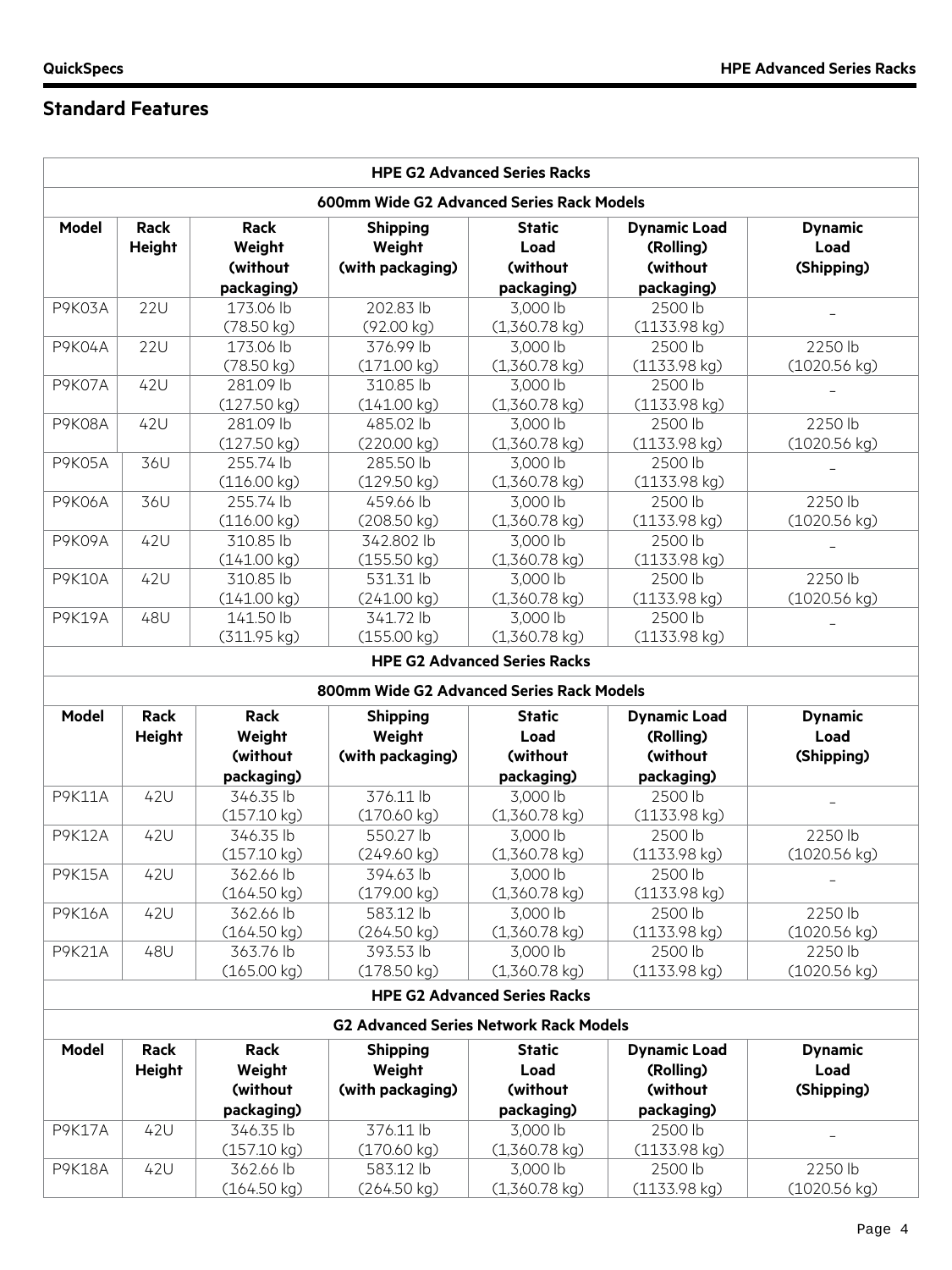### **Standard Features**

### **What's Included With Rack?**

- Complete set of 4-piece locking side panels
- Baying kit
- Hardware Kit (including key to front and rear doors)
- Support documentation

### **Compatibility**

- Designed to EIA-310 specifications for industry standard racks
- Designed for HPE IT solutions
- Integration with HPE rack and power infrastructure solutions
- Include adjustable EIA rails

### **Reliability/ Durability**

- 10 year limited warranty. Hardware replacement and repair is available for ten years from date of purchase.
- Proven frame design, heavy-gauge mounting rails, and heavy-duty casters can support up to 3000 lbs. static loads and up to 2250 lbs. dynamic (rolling) loads
- Highest levels of ship-load testing to ensure a dynamic load of up to 2250 lbs. when selecting a shock pallet rack option
- Fully welded, roll form rack frame
- High-strength steel side bracing

### **Usability/ Management**

- Industry's widest range of enclosure sizes with rack depths of 42-inches or greater
- Side panels and baying kit included with all G2 Advanced Series rack models
- Multiple 800mm wide rack models including Network rack models available
- Includes either 2 (1075mm models) or 4 (1200mm models) integrated and adjustable full-height PDU Mounting Trays in each rack to support PDU and cable management accessories
- 80% front-door airflow perforation
- Removal and reversible rack canopy with pre-installed brush strips capable of supporting easy pass-through of large cables and connectors
- Enhanced front and rear door cabling channels
- Redesigned bottom area designed for unobstructed access to data center floor
- Depth adjustable, side EIA mounting rails designed to support front-to-back cabling
- Flush-mounted, locking 2-piece side panels
- Quick release front and rear doors
- Wide array of rack accessories for airflow management, cable management, stabilization, and safety/security
- Eyebolt support integrated into enclosure frame
- Configuration services through HPE Factory Express

### **Safety/Security**

- Industry standard lock panel on the front and rear doors capable of supporting a wide range of third-party electronic locking/security solutions
- Flush-mounted side panels that support rack baying when installed
- Optional electrical grounding covering frame and components
- Single key access for front doors, rear doors, and side panels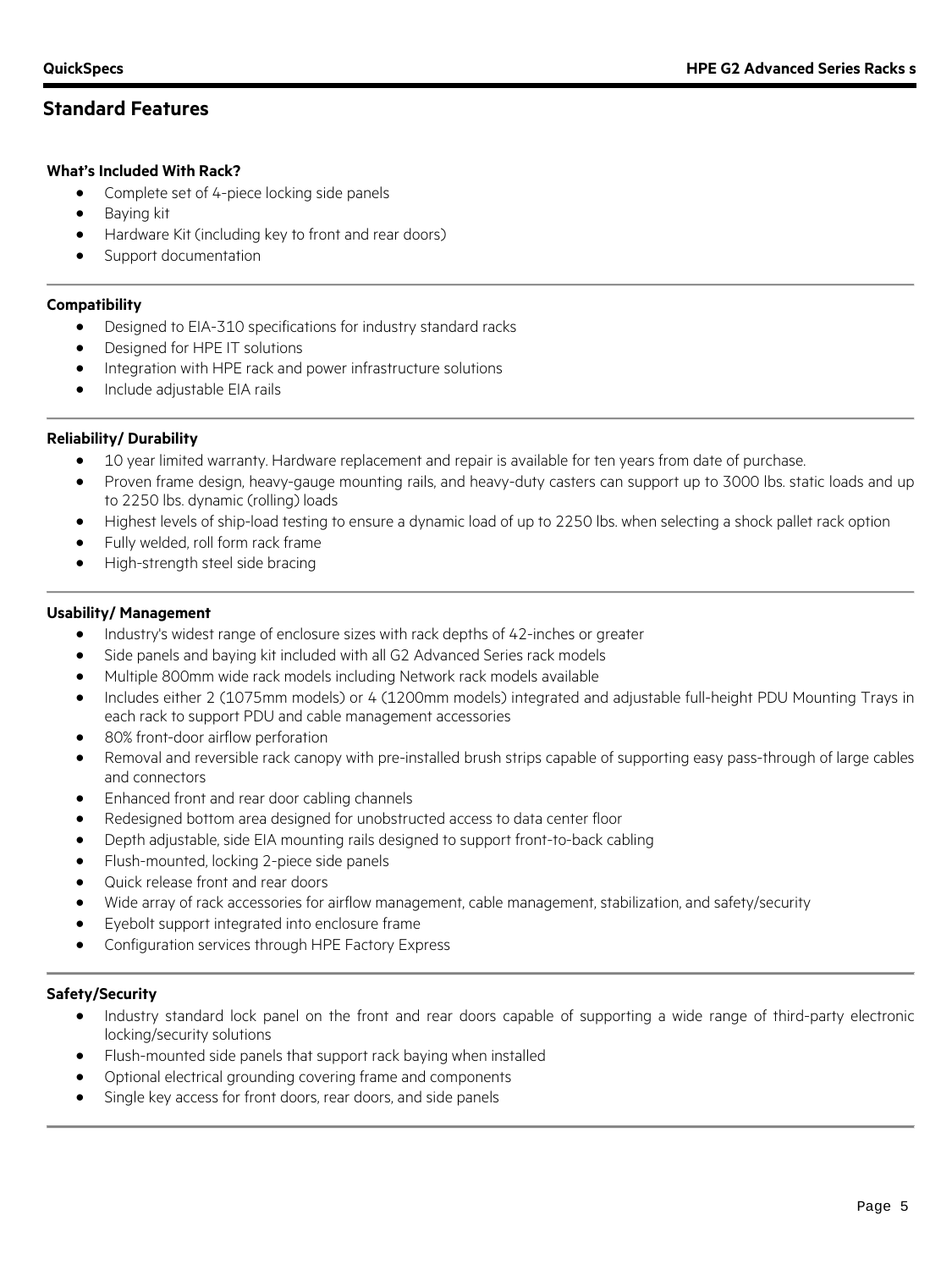# **Standard Features**

### **Industry Standards Compliance**

- $\bullet$  EIA
- Type A cabinet per section 4.1.1
- UL/CES Certification
- Yes
- WEEE
- Yes
- RoHS compliant
- Yes
- TAA compliant
- Compliant for all rack models sold in North America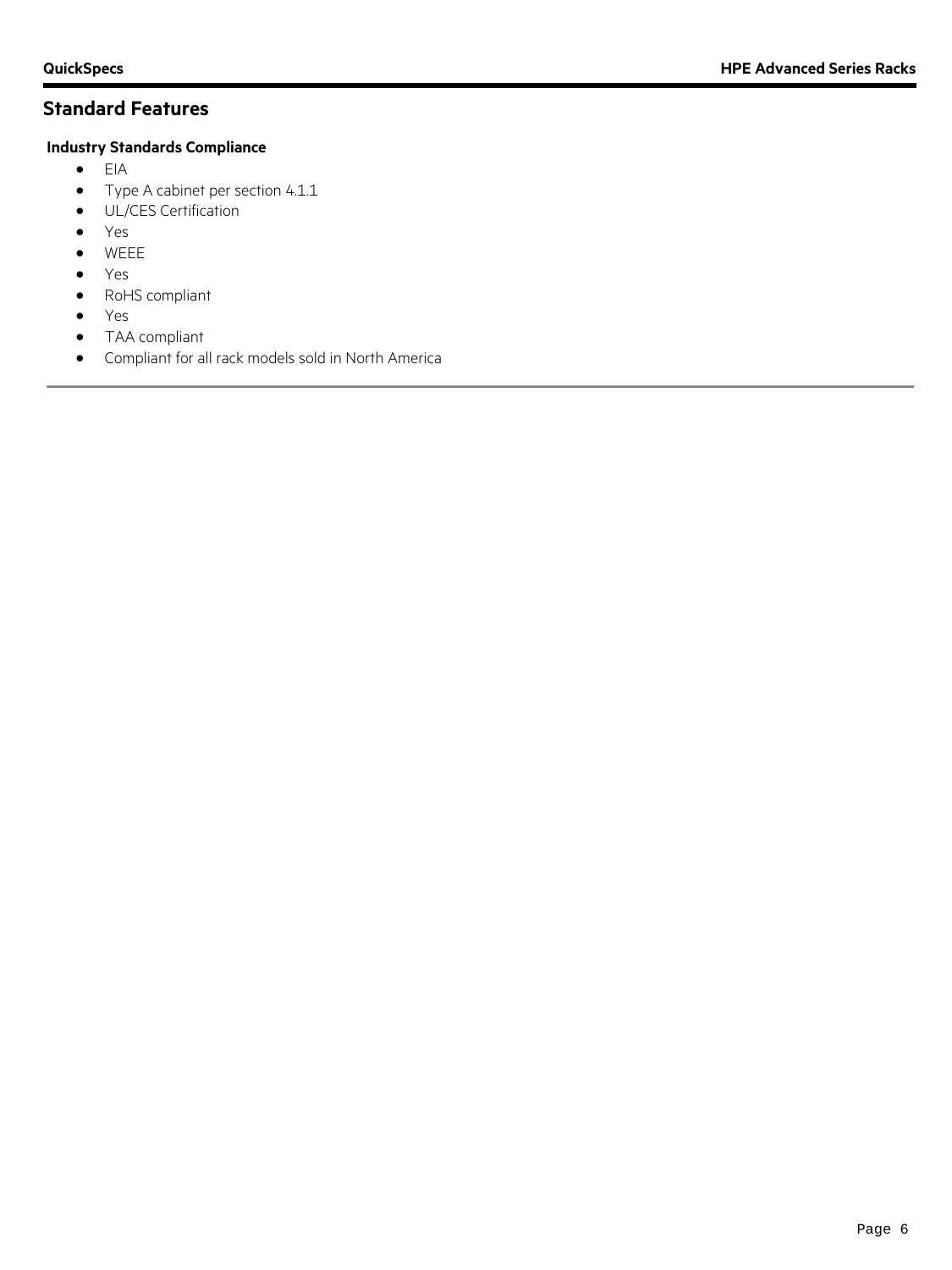### **Service and Support**

#### **Warranty / Service Coverage**

HPE G2 Advanced Racks are covered by a global 10 warranty and supported by HPE Services and a worldwide network of HPE Authorized Channel Partners resellers. Hardware replacement and repair is available for ten years from date of purchase. Normal HPE warranty exclusions apply.

Additional information regarding worldwide limited warranty and technical support is available at:

#### **<http://h17007.www1.hpe.com/us/en/enterprise/servers/warranty/index.aspx#.V-10xE3rvbq>**

#### **HPE Support Services HPE Services**

To help streamline implementation and enhance ongoing support of rack solutions, Hewlett Packard Enterprise provides costeffective service options with resources and specialized expertise to complement customers' in-house capabilities.

#### **Installation and Startup services**

Take advantage of complete installation and implementation support-including global rollout capabilities-to get rack solutions upand-running rapidly, with minimal business disruption.

#### **Server Option Hardware Support**

Cover rack options with a single convenient service package. HPE Support Services for rack-mounted ProLiant DL servers and storage products provide support for all HPE-branded rack hardware options that are qualified for inclusion with the server at the time of or after purchase. This covers all rack and power infrastructure options including power distribution units (PDU), UPS options up to 12kVA (not including battery), rack and rack accessories, and KVM consoles and switches. All of these products are covered at the same service level and for the same period as the server at no additional cost.

HPE Support Services help increase uptime and productivity with rapid response on a 24x7 or 13x5 basis. Both options feature sameday, 4-hour onsite assistance when service issues cannot be resolved remotely. And both help enhance the return on server investment with proven HPE Services expertise and consistent support levels across geographically dispersed sites.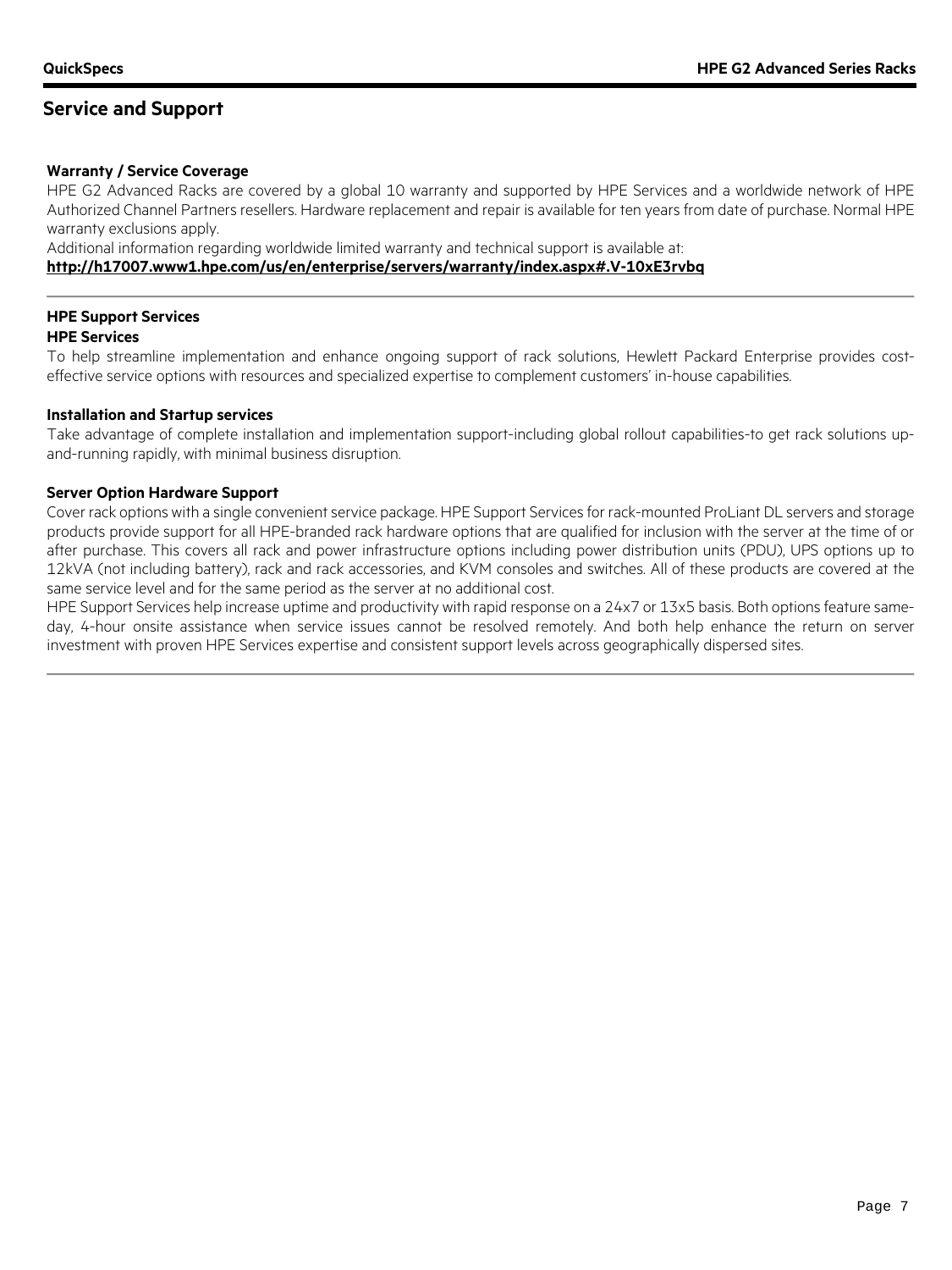### **Related Options**

Hewlett Packard Enterprise offers a full line of accessories and options that can be added to HPE Racks allowing you to customize each rack to fit your IT requirements. HPE Rack accessories include upgrades such as side panels, baying kits, cable management kits, drawers, shelving, and filler panels. To build a complete rack and power infrastructure for your IT environment, Hewlett Packard Enterprise also offers a full line of options that include power distribution units (PDU), uninterruptible power systems (UPS), and KVM (keyboard, video, mouse) consoles and switches. See HPE Rack and Power Infrastructure for more complete information at: **<https://www.hpe.com/info/rackandpower>**.

**NOTE:** 0D1 may appear after the above selected part numbers on yours sales order if factory integration is indicated.

| <b>Rack Baying Kits</b><br>HPE G2 Rack Baying Kit                                                                                                                                                                                                                                                                                                            | <b>P9L12A</b> |
|--------------------------------------------------------------------------------------------------------------------------------------------------------------------------------------------------------------------------------------------------------------------------------------------------------------------------------------------------------------|---------------|
| NOTE: This Baying Kit is used to connect HPE G2 racks of the same U height and depth together and includes the<br>following components: (4) 24-inch baying brackets, (4) 600mm baying brackets, and T-30 Torx screws.                                                                                                                                        |               |
| HPE G2 Advanced and Enterprise Series Rack 1075mm and 1200mm Offset Baying Kit                                                                                                                                                                                                                                                                               | <b>P9L19A</b> |
| HPE 47U to 48U Rack Baying Kit                                                                                                                                                                                                                                                                                                                               | Q7G16A        |
| <b>Airflow Optimization</b>                                                                                                                                                                                                                                                                                                                                  |               |
| HPE Air Flow Optimization Kit                                                                                                                                                                                                                                                                                                                                | <b>BW930A</b> |
| NOTE: The Airflow Optimization kit seals air gaps inside the rack, in between bayed racks, and the clearance from<br>the floor to the rack to prevent hot and cold air from mixing thus optimizing the temperature at which the chilled<br>air enters the racked servers. NOTE: When configuring racks through Factory Express, a Rack Optimization kit will |               |
| automatically ship with the rack. This kit is recommended for all other bayed rack configurations also.                                                                                                                                                                                                                                                      |               |
| <b>Sidewall Panel Kits</b>                                                                                                                                                                                                                                                                                                                                   |               |
| HPE G2 Rack 42U 1075mm Side Panel Kit                                                                                                                                                                                                                                                                                                                        | <b>P9L15A</b> |
| HPE G2 Rack 42U 1200mm Side Panel Kit                                                                                                                                                                                                                                                                                                                        | <b>P9L16A</b> |
| HPE G2 Rack 48U 1075mm Side Panel Kit                                                                                                                                                                                                                                                                                                                        | <b>P9L17A</b> |
| HPE G2 Rack 48U 1200mm Side Panel Kit                                                                                                                                                                                                                                                                                                                        | <b>P9L18A</b> |
| NOTE: HPE G2 Rack Side Panel Kits are locking, 2-piece panels that provide coverage for both sides of the<br>rack.NOTE: All HPE G2 Advanced Series Racks ship with a complete set of side panels.                                                                                                                                                            |               |
| <b>Rack Stabilization Kits</b>                                                                                                                                                                                                                                                                                                                               |               |
| HPE 600mm Rack Stabilizer Kit                                                                                                                                                                                                                                                                                                                                | <b>BW932A</b> |
| HPE 600mm Heavy Duty V2 Stabilizer Kit                                                                                                                                                                                                                                                                                                                       | <b>BW961A</b> |
| HPE 800mm Rack Stabilizer Kit                                                                                                                                                                                                                                                                                                                                | <b>BW933A</b> |
| NOTE: Anti-tip stabilizer kits provide stability and support when equipment is installed, removed or accessed within                                                                                                                                                                                                                                         |               |
| the rack. Heavy Duty stabilizer kits should be used when a single racked component exceeds 200 lbs.                                                                                                                                                                                                                                                          |               |
| <b>HPE Rack Ballast Kit</b>                                                                                                                                                                                                                                                                                                                                  | 120672-B21    |
| NOTE: The Ballast Kit is designed to provide additional stability and support when used with the Stabilizer Kit. It                                                                                                                                                                                                                                          |               |
| is typically used when very heavy equipment is routinely installed, removed or accessed within the rack. Compatible<br>with HPE Advanced and Enterprise Series racks.                                                                                                                                                                                        |               |
| <b>Tie Down Kit</b>                                                                                                                                                                                                                                                                                                                                          |               |
| HPE Universal G2 Rack Tie Down Kit                                                                                                                                                                                                                                                                                                                           | Q9V01A        |
| <b>NOTE:</b> The Rack Tie Down Kit is used to secure the rack to the datacenter floor.                                                                                                                                                                                                                                                                       |               |
| <b>Universal 1U Filler Panels</b>                                                                                                                                                                                                                                                                                                                            |               |

HPE 1U 10-pack Black Universal Filler Panel BW928A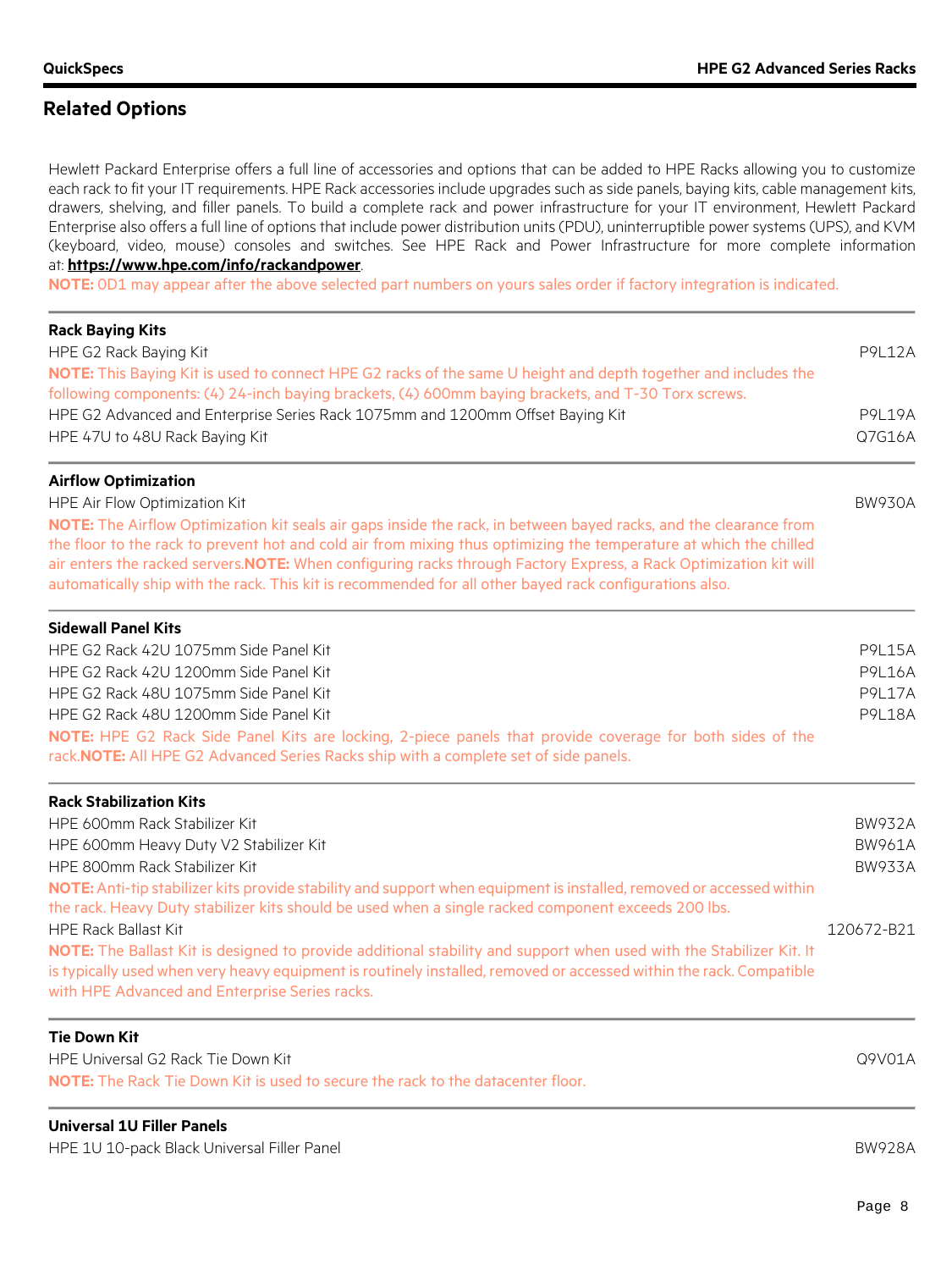# **Related Options**

| HPE 1U 100-pack Black Universal Filler Panel<br>NOTE: Blanking panels are made from high grade molded plastic, and are designed to be installed without tools.<br>The use of blanking panels is recommended to ensure proper airflow.                                                                                                      | <b>BW929A</b>                  |
|--------------------------------------------------------------------------------------------------------------------------------------------------------------------------------------------------------------------------------------------------------------------------------------------------------------------------------------------|--------------------------------|
| <b>Rack Shelves</b><br>HPE 10000 Rack 1U Monitor Utility Shelf<br>NOTE: This is a 1U fixed shelf that can be mounted at any height to place a monitor or other component within the<br>rack. The shelf has a maximum weight capacity of 150 lbs. (68kg).                                                                                   | 253449-B21                     |
| HPE 100kg Sliding Shelf                                                                                                                                                                                                                                                                                                                    | 234672-B21                     |
| <b>Adjustable Rails</b><br>Depth Adjustable Fixed Rail Kit<br>NOTE: This kit contains two depth adjustable rails that allow Hewlett Packard Enterprise servers, storage, UPSs<br>and other products to be mounted in HPE or third-party racks. Maximum weight capacity is 300 lbs. (136 kg).                                               | 332558-B21                     |
| <b>Rack Light Kit</b><br>HPE Rack LED Light Kit<br>NOTE: The Rack Light Kit is mounted under the roof of the rack and is used to illuminate the rear section of the<br>rack. The light is turned on and off with the opening and closing of the rear doors.                                                                                | <b>BW939A</b>                  |
| <b>Locking Drawer</b><br>HPE 2U Universal Locking Drawer<br>NOTE: This rack accessory mounts on HPE Advanced and Enterprise Series racks with sliding rails and is used to<br>store CD's, instruction manuals, tools, and any other items that are frequently used at the rack. Drawer includes<br>lock.                                   | 361591-B21                     |
| <b>Cable Management Kits</b><br>HPE Quarter Turn Hook and Loop 10 Pack Kit<br>HPE Quarter Turn Hook and Loop 100 Pack Kit<br>NOTE: Quarter turn hook and loop straps help attach cables and other devices to the accessory bracket in the rear                                                                                             | <b>BW963A</b><br><b>BW964A</b> |
| of the rack without tools.<br>HPE G2 Cable Management D-ring Kit<br><b>NOTE:</b> This kit consists of 10 "D" rings that can be used for cable management.                                                                                                                                                                                  | Q9V02A                         |
| HPE Rack Cable Management Velcro Clips<br>HPE G2 Rack Cable Management Combo Kit<br>NOTE: The HPE Rack Cable Management Kit includes a 1U and 2U front cable entry panel with brush inserts, 2x<br>crossover cable brackets, 10x D-rings, 10x hook and loop straps (8 inch), 10x hook and loop straps (10 inch), and<br>mounting hardware. | 379820-B21<br>Q9V03A           |
| <b>Rack Fan Kits</b><br>HPE 10000 Rack Roof Mount Fan (220V) Kit<br>NOTE: The Rack Fan Kit enhances natural convection cooling by increasing airflow in the rack.                                                                                                                                                                          | 257414-B21                     |
| <b>Grounding Kit</b><br>HPE G2 Rack Grounding Kit<br>NOTE: The Rack Grounding Kit can be used to reduce the level of electromagnetic emissions outside the rack. The<br>Kit includes (2) 6" Grounding Straps, (3) 14.5" Grounding Straps, (4) 6" Grounding Straps w/connectors, (4) 14.5"<br><b>Grounding Straps w/connectors.</b>         | <b>P9L11A</b>                  |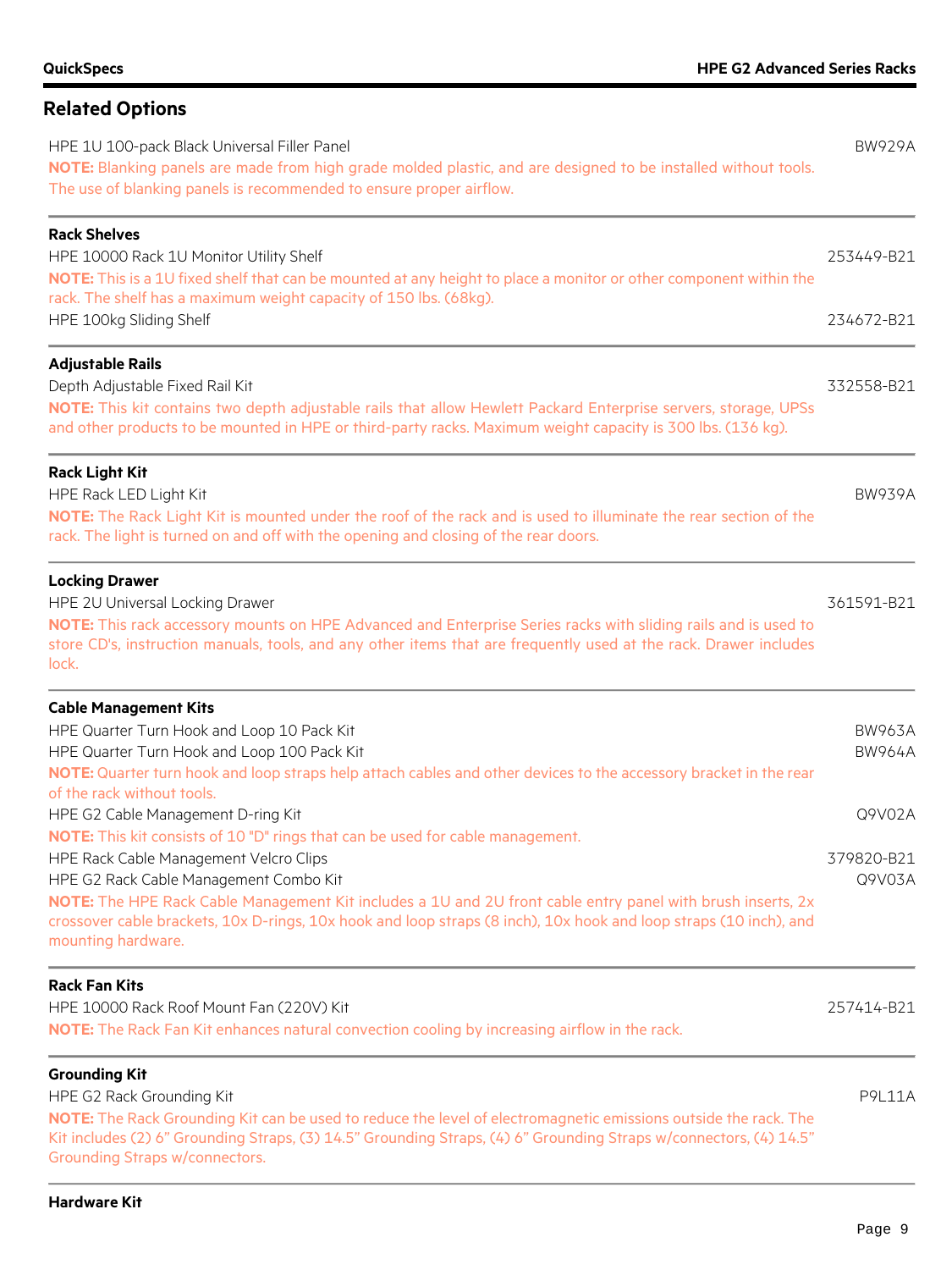# **Related Options** HPE Rack Hardware Kit H6J85A **NOTE:** The HPE Rack Hardware Kit includes 24x M6 cage nuts, 24x M6x16 T25 screws, 10x 6mm thread clip nuts, cage nut tool, and 5x Quarter turn hook and loop straps. **Door Kits** HPE G2 Rack 42U 600mm Front Door Kit P9L22A HPE G2 Enterprise Series Rack 42U 600mm Rear Door Kit P9L23A **HPE Support Services** HPE Install Rack and Rack Options Service U2871E **HPE Factory Express Services** HPE Hardware Customization Service **HA838A1** And the Service HA838A1 HPE 3rd Party Hardware Install Service **HA844A1** And the State of the State HA844A1 HPE Customer Defined Rack Cable Labeling Service **HA850A1** ABSOA1 HPE Customer Furnished Equipment Handling Service **HA851A1** And the United Service HA851A1 HPE Rack Product Placement Service **HA864A1** And the service HA864A1 And the service HA864A1 **NOTE:** HPE Factory Express offers a full line of services. For more information visit **<http://www.hpe.com/info/factoryexpress>**.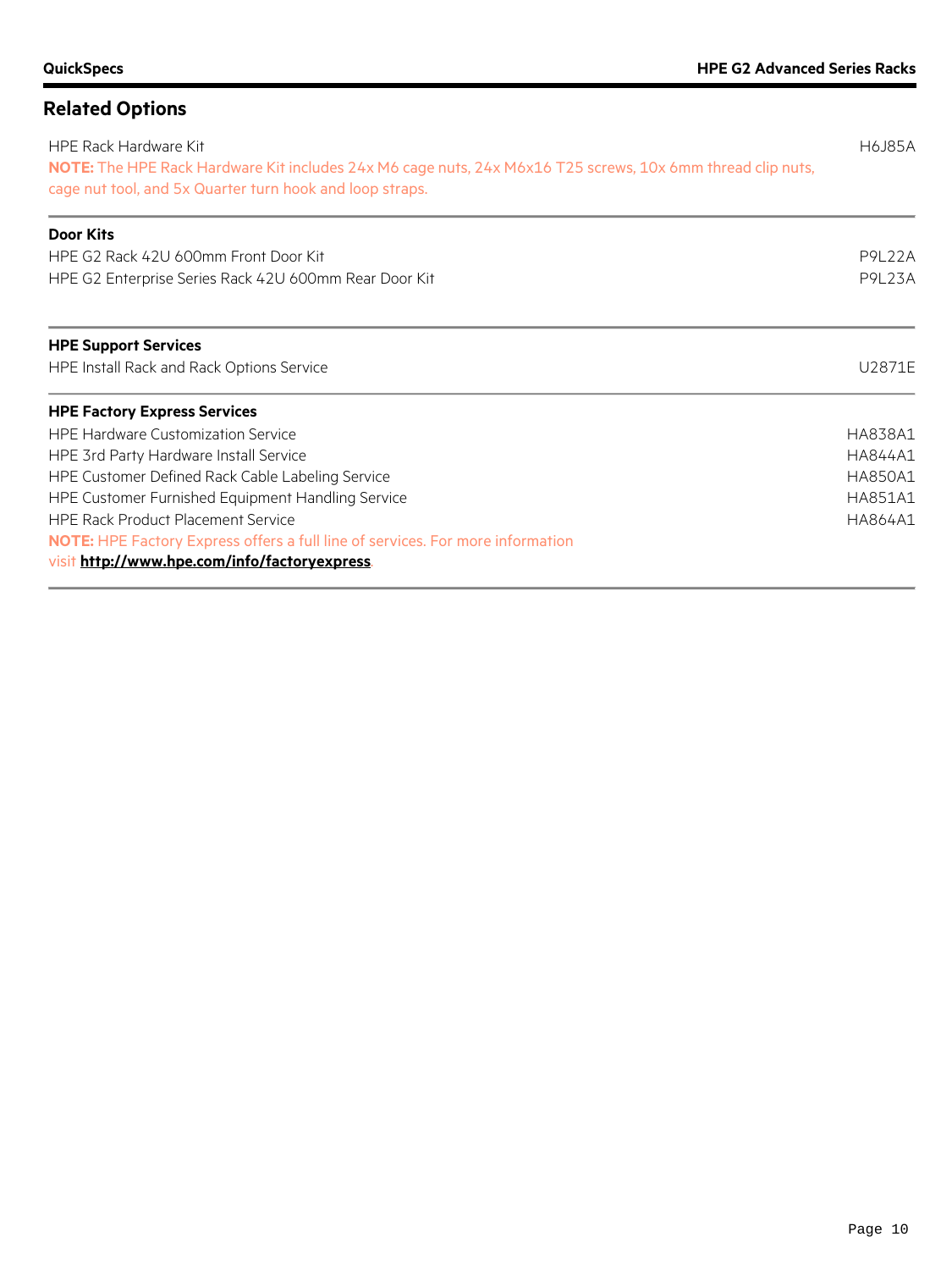Н

# **Technical Specifications**

|                                           |                                            |                              |              | <b>HPE G2 Advanced Series Racks</b>                       |                                          |  |
|-------------------------------------------|--------------------------------------------|------------------------------|--------------|-----------------------------------------------------------|------------------------------------------|--|
| 600mm Wide G2 Advanced Series Rack Models |                                            |                              |              |                                                           |                                          |  |
| <b>Rackable/Useable Area</b>              |                                            |                              |              | <b>Total Area</b>                                         |                                          |  |
| Model                                     | Height                                     | <b>Width</b>                 | <b>Depth</b> | <b>Total Cabinet Area (HxWxD)</b>                         | <b>Shipping Dimensions (HxWxD)</b>       |  |
| P9K03A                                    | <b>22U</b>                                 | 600mm                        | 1075mm       | 43.95 x 23.50 x 43.78 in<br>1116.38 x 597.00 x 1111.43 mm | 51 x 28 x 48 in<br>1282 x 710 x 1200 mm  |  |
| P9K04A                                    | <b>22U</b>                                 | 600mm                        | 1075mm       | 43.95 x 23.50 x 43.78 in<br>1116.38 x 597.00 x 1111.43 mm | 60 x 36 x 51 in<br>1518 x 903 x 1291 mm  |  |
| P9K07A                                    | 42U                                        | 600mm                        | 1075mm       | 78.99 x 23.50 x 43.78 in<br>2006.39 x 597.00 x 1111.43 mm | 86 x 28 x 48 in<br>2172 x 710 x 1200 mm  |  |
| P9K08A                                    | 42U                                        | 600mm                        | 1075mm       | 78.99 x 23.50 x 43.78 in<br>2006.39 x 597.00 x 1111.43 mm | 86 x 36 x 51 in<br>2184 x 903 x 1291 mm  |  |
| P9K05A                                    | 36U                                        | 600mm                        | 1075mm       | 68.83 x 23.50 x 43.78 in<br>1748.38 x 597.00 x 1111.43 mm | 76 x 28 x 48 in<br>1914 x 710 x 1200 mm  |  |
| <b>P9K06A</b>                             | 36U                                        | 600mm                        | 1075mm       | 68.83 x 23.50 x 43.78 in<br>1748.38 x 597.00 x 1111.43 mm | 86 x 36 x 51 in<br>2184 x 903 x 1291 mm  |  |
| P9K09A                                    | 42U                                        | 600mm                        | 1200mm       | 78.99 x 23.50 x 50.65 in<br>2006.39 x 597.00 x 1286.43 mm | 86 x 28 x 55 in<br>2167 x 710 x 1393 mm  |  |
| <b>P9K10A</b>                             | 42U                                        | 600mm                        | 1200mm       | 78.99 x 23.50 x 50.65 in<br>2006.39 x 597.00 x 1286.43 mm | 86 x 36 x 58 in<br>2185 x 903 x 1470 mm  |  |
| <b>P9K19A</b>                             | 48U                                        | 600mm                        | 1075mm       | 90.49 x 23.50 x 43.78 in<br>2298.41 x 597.00 x 1111.43 mm | 96 x 28 x 48 in<br>2437 x 710 x 1200 mm  |  |
|                                           |                                            |                              |              | <b>HPE G2 Advanced Series Racks</b>                       |                                          |  |
|                                           |                                            |                              |              | 800mm Wide G2 Advanced Series Rack Models                 |                                          |  |
|                                           |                                            | <b>Rackable/Useable Area</b> |              | <b>Total Area</b>                                         |                                          |  |
| Model                                     | <b>Height</b>                              | <b>Width</b>                 | <b>Depth</b> | <b>Total Cabinet Area (HxWxD)</b>                         | <b>Shipping Dimensions (HxWxD)</b>       |  |
| <b>P9K11A</b>                             | 42U                                        | 800mm                        | 1075mm       | 78.99 x 31.38 x 43.78 in<br>2006.39 x 797.00 x 1111.43 mm | 76 x 36 x 48 in<br>2172 x 910 x 1218 mm  |  |
| <b>P9K12A</b>                             | 42U                                        | 800mm                        | 1075mm       | 78.99 x 31.38 x 43.78 in<br>2006.39 x 797.00 x 1111.43 mm | 87 x 44 x 51 in<br>2193 x 1103 x 1291 mm |  |
| <b>P9K15A</b>                             | 42U                                        | 800mm                        | 1200mm       | 78.99 x 31.38 x 50.65 in<br>2006.39 x 797.00 x 1286.43 mm | 76 x 36 x 55 in<br>2172 x 910 x 1393 mm  |  |
| <b>P9K16A</b>                             | 42U                                        | 800mm                        | 1200mm       | 78.99 x 31.38 x 50.65 in<br>2006.39 x 797.00 x 1286.43 mm | 88 x 44 x 58 in<br>2216 x 1103 x 1470 mm |  |
| <b>P9K21A</b>                             | 48U                                        | 800mm                        | 1075mm       | 90.49 x 31.38 x 43.78 in<br>2298.41 x 797.00 x 1111.43 mm | 96 x 36 x 48 in<br>2438 x 910 x 1218 mm  |  |
|                                           |                                            |                              |              | <b>HPE G2 Advanced Series Racks</b>                       |                                          |  |
|                                           |                                            |                              |              | <b>G2 Advanced Series Network Rack Models</b>             |                                          |  |
|                                           | Rackable/Useable Area<br><b>Total Area</b> |                              |              |                                                           |                                          |  |
| Model                                     | <b>Height</b>                              | <b>Width</b>                 | <b>Depth</b> | <b>Total Cabinet Area (HxWxD)</b>                         | <b>Shipping Dimensions (HxWxD)</b>       |  |
| <b>P9K17A</b>                             | 42U                                        | 800mm                        | 1075mm       | 78.99 x 31.38 x 43.78 in<br>2006.39 x 797.00 x 1111.43 mm | 76 x 36 x 48 in<br>2172 x 910 x 1218 mm  |  |
| <b>P9K18A</b>                             | 42U                                        | 800mm                        | 1200mm       | 78.99 x 31.38 x 50.65 in<br>2006.39 x 797.00 x 1286.43 mm | 88 x 44 x 58 in<br>2216 x 1103 x 1470 mm |  |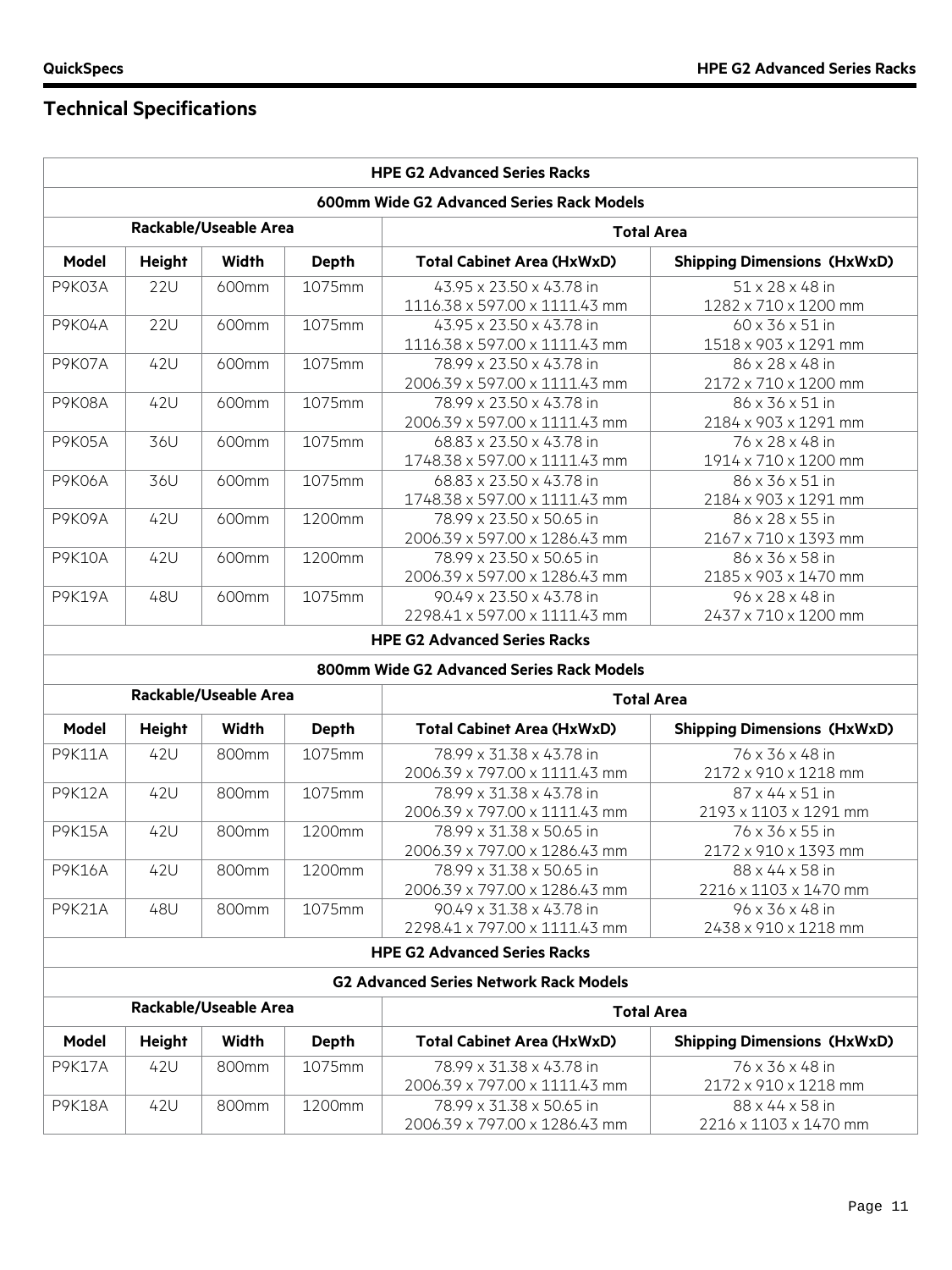## **Technical Specifications**

**Understanding rack weights and loads**HPE G2 Advanced Series Racks are designed to support high capacity weight loads that include the weight of the rack and all the equipment installed. Weight loads are defined as:

- Shipping Weight rack including shipping packaging and materials.
- Static Load maximum loaded weight that a rack can support when stationary.
- Dynamic Load (Rolling) maximum loaded weight a rack can support when rolled.
- Dynamic Load (Shipping) maximum loaded weight a rack can support when shipped configured with IT equipment

HPE G2 Advanced Series Racks are rated for Static Loads of up to 3000 lbs. If you require a rack that can be shipped when fully loaded with equipment, please consider purchasing one of our Shock Pallet models that can support up to 2,250 lbs. during shipment.

### **Environment-friendly Products and Approach - End-of-life Management and Recycling**

Hewlett Packard Enterprise offers end-of-**[life product return, trade-in, and recycling programs](http://www.hpe.com/recycle)**, in many geographic areas, for our products. Products returned to Hewlett Packard Enterprise will be recycled, recovered or disposed of in a responsible manner.

The EU WEEE directive (2002/95/EC) requires manufacturers to provide treatment information for each product type for use by treatment facilities. This information (product disassembly instructions) is posted on the Hewlett Packard Enterprise web site. These instructions may be used by recyclers and other WEEE treatment facilities as well as Hewlett Packard Enterprise OEM customers who integrate and re-sell Hewlett Packard Enterprise equipment.